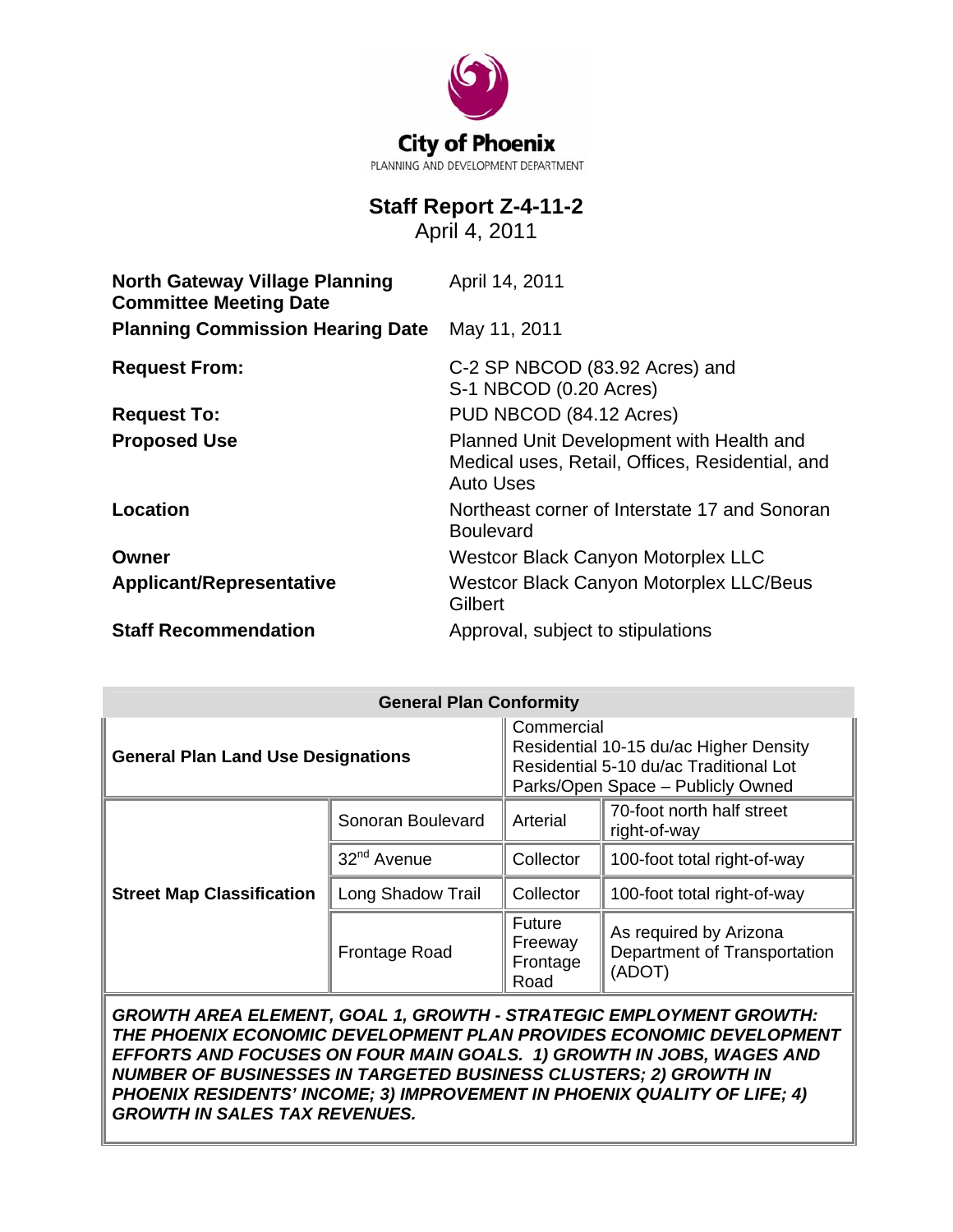The North Black Canyon Corridor is a targeted employment growth center. The proposed 84 acre Planned Unit Development is within the infrastructure limit line and will provide employment and service opportunities for the surrounding community.

#### *LAND USE ELEMENT, GOAL 1, URBAN FORM: GROWTH SHOULD BE STRUCTURED*  **INTO A SERIES OF URBAN VILLAGES CHARACTERIZED BY THE FIVE COMPONENTS OF** *THE URBAN MODEL: CORE, NEIGHBORHOODS, COMMUNITY SERVICE AREAS, REGIONAL SERVICE AREAS, AND OPEN SPACE.*

The subject property is located within the North Gateway Village as defined by the city of Phoenix General Plan and is ideally located between the village core, Carefree Highway and Interstate 17, a major regional transportation corridor. This strategic location in the urban pattern is appropriate for regional service area land uses such as a hospital and medical uses, retail, offices, residential, and auto uses.

*LAND USE ELEMENT, GOAL 2, EMPLOYMENT AND POPULATION BALANCE: DEVELOPMENT OF EACH VILLAGE'S POTENTIAL SHOULD BE ENCOURAGED BY DISTRIBUTING A DIVERSITY OF EMPLOYMENT AND HOUSING IN A WAY THAT ACHIEVES A BALANCED CITYWIDE PLAN AND THAT IS CONSISTENT WITH COMMUTE TRAVEL PATTERNS AND THE CURRENT CHARACTER OF EACH DEVELOPED VILLAGE* 

#### *LAND USE ELEMENT, GOAL 5, INTEGRATION OF LAND USE AND TRANSPORTATION SYSTEMS: MINIMIZE THE ADVERSE IMPACT OF THE TRANSPORTATION SYSTEM THROUGH INTEGRATED URBAN DESIGN.*

The development will serve as a service area supporting the village core and surrounding neighborhoods. It will also reduce the need for additional vehicle trips outside the village for employment and the purchase of goods and services.

#### LAND USE ELEMENT, GOAL 12, VILLAGE CHARACTER: THE UNIQUE CHARACTER AND *IMAGE OF EACH VILLAGE SHOULD BE RETAINED AND ENHANCED.*

The character of the North Gateway Village is described as the following: undeveloped Sonoran desert, mountains, and washes; regional employment center opportunity; scenic corridors and trails; visual linkages to open space; and large master-planned communities. Immediately east of the Planned Unit Development boundary is approximately 23 acres of land (which is not included in this rezoning request) located within the Skunk Creek Wash that will be dedicated to the city of Phoenix for the Sonoran Preserve pursuant to the requirements of the previous rezoning application (Z-78-05-2) for the auto mall.

#### *NEIGHBORHOOD ELEMENT, GOAL 9, NEIGHBORHOOD AND FREEWAY COMPATIBILITY: FREEWAYS AND PARKWAYS WITHIN THE CITY SHOULD BE DESIGNED OR MITIGATED TO BE SENSITIVE TO ADJACENT NEIGHBORHOODS.*

Commercial development is often an effective buffer between a freeway and existing and new residential development. The proposed zoning designation will allow freeway mitigation measures to be provided through a mix of land uses and innovative site design.

## **Background/Issues/Analysis**

#### BACKGROUND

 1. In 2006, City Council approved Rezoning Case No. Z-78-05-2 on the subject site for C-2 Special Permit to allow automobile dealerships and accessory auto repair uses. There were significant community concerns regarding glare, noise, and traffic that may have been generated by the proposed auto mall as well as the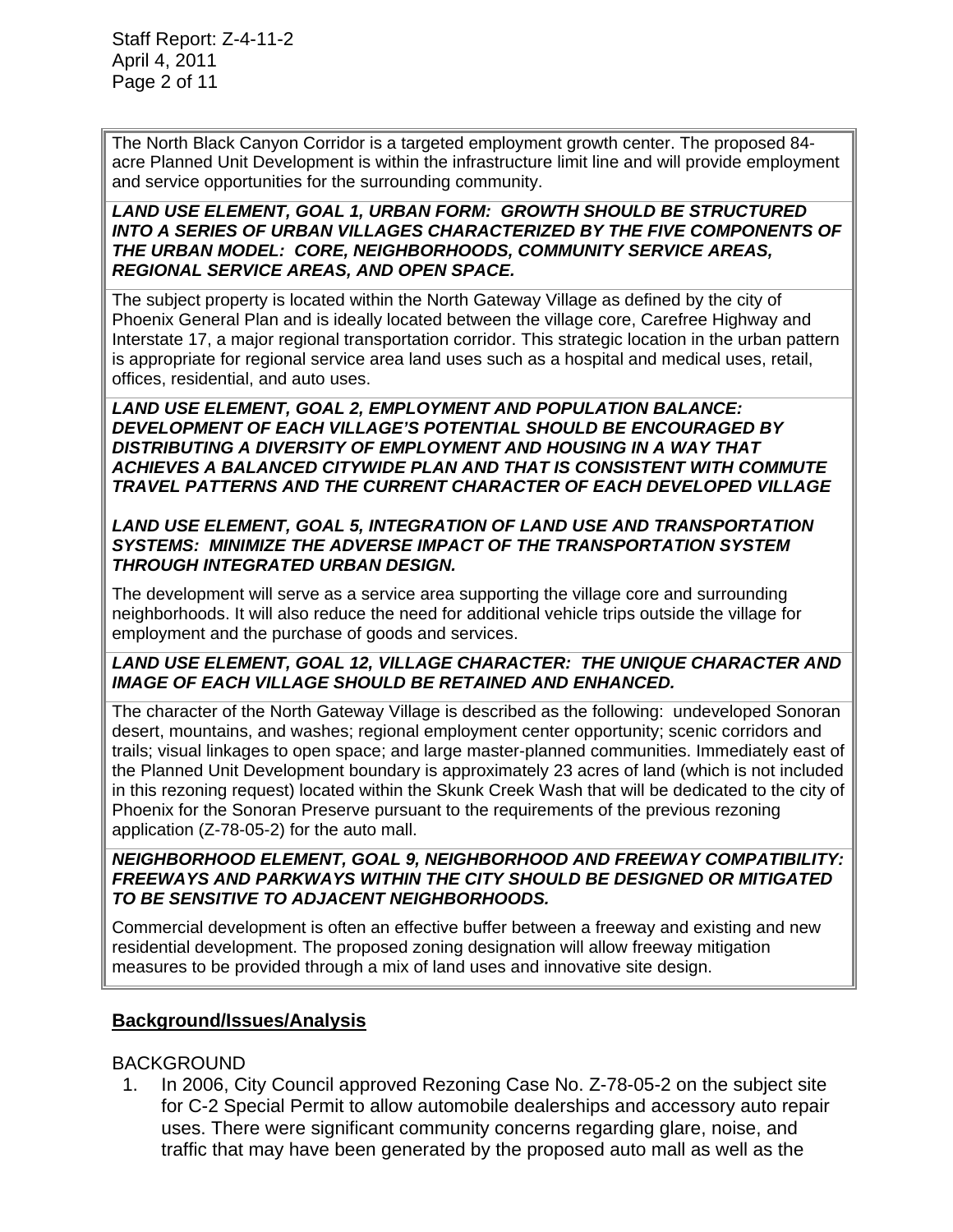aesthetics of the project. A neighborhood working group was established and met regularly to work through the outstanding concerns. This group consisted of city staff, concerned residents and the applicant. The meetings primarily focused on developing stipulations acceptable to all parties. Stipulations addressed the review of conceptual site plans, elevations, lighting, landscaping, and signage through the Planning Hearing Officer public hearing process. In addition, staff prepared the Black Canyon Corridor Commercial Design Booklet that communicated the design vision for the area. There were a total of 40 stipulations that address such issues as specific signage, landscaping, access, operation, notification, and screening issues.

In 2007, City Council approved PHO-1-07-Z-78-05-2, a Planning Hearing Officer request to review the conceptual site plan, elevations, lighting, landscaping, and signage as required by stipulation of Z-78-05-2. The Black Canyon Motoplex Project Book satisfied the stipulations by demonstrating compatibility with the vision principles illustrated in the Black Canyon Corridor Commercial Design Booklet and by addressing the community's concerns.

#### SUBJECT SITE

- 2. This request is to rezone an 84.12 acre site located at the northeast corner of Interstate 17 and Sonoran Boulevard, from C-2 SP and S-1 to PUD. The site is currently vacant.
- 3. The General Plan Land Use Map encompasses a mix of land use designations for the subject site. The subject site is designated Commercial, Residential 10-15 du/ac Higher Density, Residential 5-10 du/ac Traditional Lot, and Parks/Open Space – Publicly Owned. The request is consistent with the General Plan Land Use Map designations.
- 4. The site is located within the North Black Canyon Corridor Plan and the proposed Planned Unit Development with uses such as health and medical uses, retail, offices, residential, and auto uses are consistent with the intent of the following goals:
	- *Goal 2: Achieve a balance between employment and housing.* The requested zoning will allow for the development of employment generating uses as well as expanded housing opportunities.
	- **Goal 3: Concentrate growth within a defined corridor. The site, while located** adjacent to the village core, is located within the Interstate 17 corridor and is an appropriate location for commercial and higher density residential development. In addition, the site is located within the Infrastructure Limit Line.
	- *Goal 4: Preserve North Sonoran desert amenities and use these features to define community form and identity.* Immediately east of the Planned Unit Development boundary is approximately 23 acres of land (which is not included in this rezoning request) that is located within the Skunk Creek Wash. This area will be dedicated by the applicant to the city of Phoenix for the Sonoran Preserve pursuant to the requirements of the previous rezoning application (Z-78-05-2) for the auto mall. In addition, the eastern portion of the PUD boundary will be subject to the Sonoran Preserve Edge Treatment Design Guidelines outlined in the Zoning Ordinance.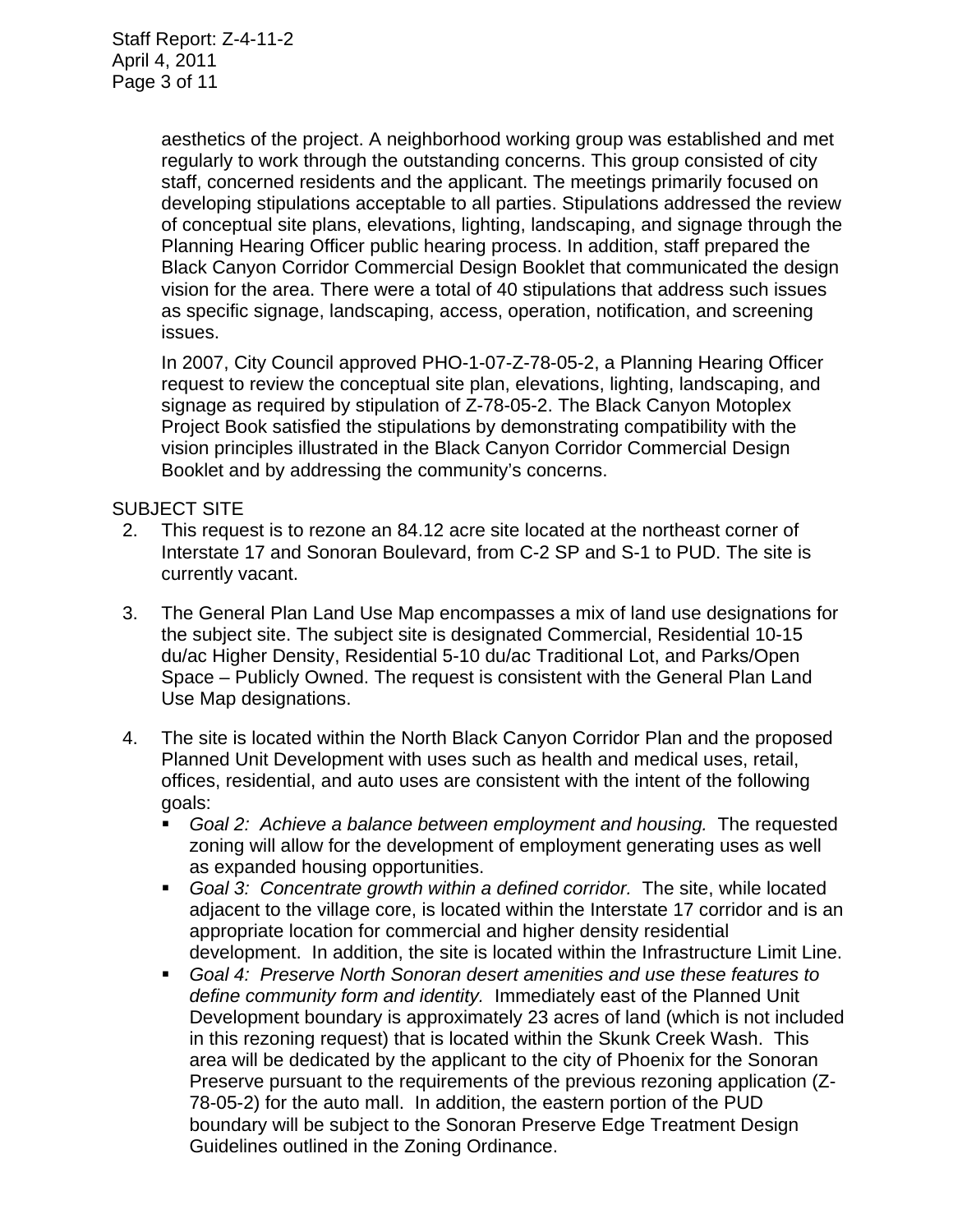Staff Report: Z-4-11-2 April 4, 2011 Page 4 of 11

#### SURROUNDING USES & ZONING

#### 5. *North*

The parcel to the north is zoned C-2 PCD NBCOD and is currently vacant. The parcel was rezoned in 2005 (Z-70-05-2) to allow retail uses.

## *West*

Interstate 17 is located on the west side of the subject site.

## *South*

The parcel to the south is zoned C-2 NBCOD and is currently vacant. The parcel was rezoned in 2007 (Z-125-06-2) with the intent to allow the development of a mixed use commercial and multi-family residential project.

## *East*

The Skunk Creek Wash is adjacent to the east side of the subject site and zoned FH PCD NBCOD.

## PROPOSAL

 6. The proposal was developed utilizing the PUD zoning designation which allows an applicant to propose uses, development standards, and design guidelines for a site. One of the goals of this process is to allow the applicant to develop standards that respond to the surrounding environment more so than conventional zoning districts allow. The end result is property rezoned with standards crafted specifically for the site.

Where the PUD narrative is silent on a requirement, the applicable Zoning Ordinance provisions will be applied.

 7. Below is a summary of the proposed standards for the subject site as described in the attached PUD narrative date stamped March 22, 2011, Attachment B. Many of the proposed standards were derived from the standards of the C-1 and C-2 zoning districts.

#### *Land Use*

The narrative proposes permitted uses that include, but are not limited to, health and medical uses, retail, office, residential, and auto uses.

#### *Performance Standards*

Performance standards are provided to address additional requirements for specific land uses. The performance standards may include a requirement for a use permit through the public hearing process, limit hours of operation, or provide a buffer. Several performance standards are proposed for the auto related uses to incorporate previous commitments relating to the auto related uses.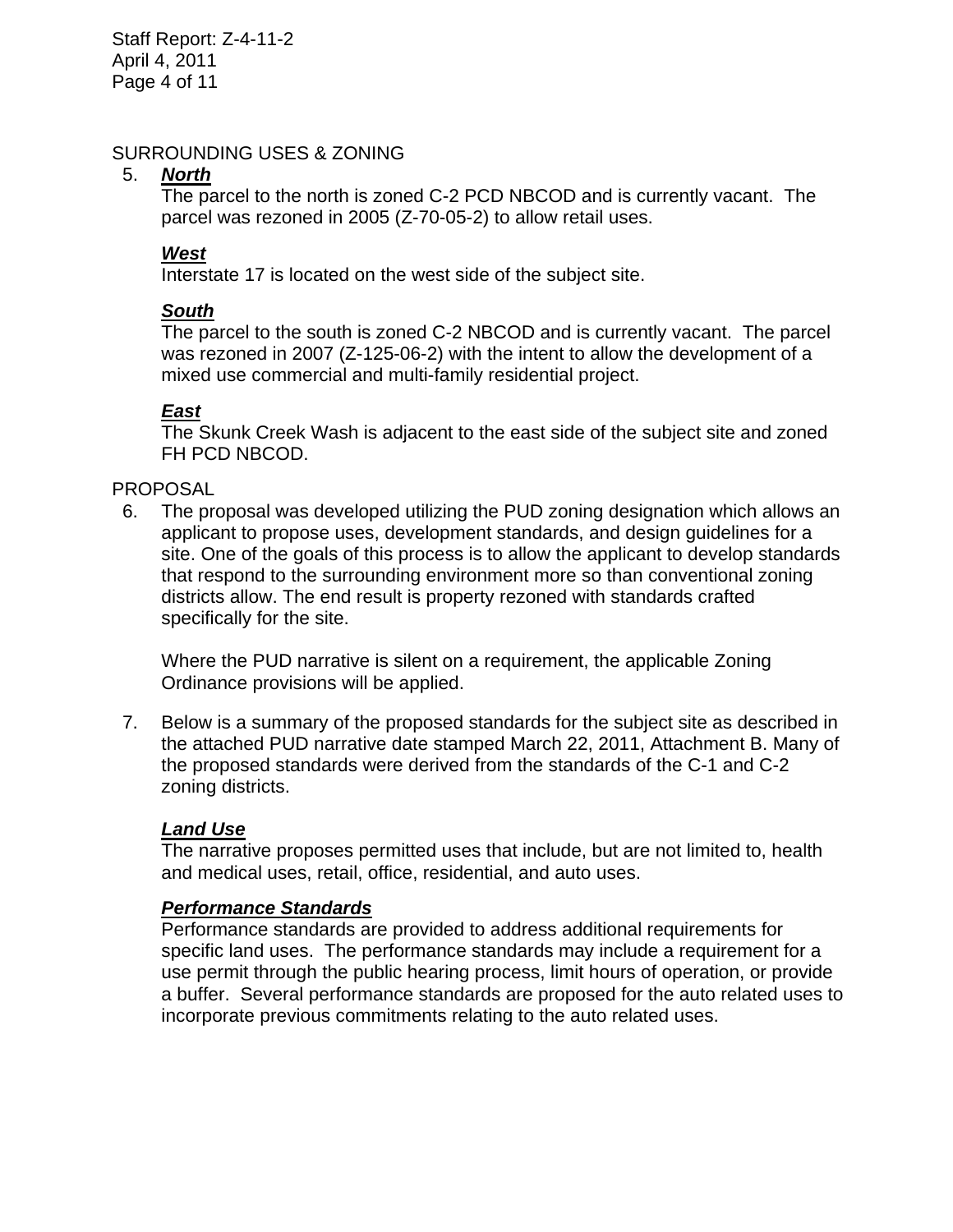## *Development Standards*

The proposed building heights range from a maximum of 120 feet for a hospital use only, 56 feet for retail and office uses, and 30 feet for all auto related uses. The minimum building setback along the perimeter is 30 feet except 10 feet along the Skunk Creek Wash and the north property line. The landscape setback along the perimeter is a minimum of 20 feet except 10 feet along the north property line and 0 feet along the Skunk Creek Wash. The building and landscape setbacks along 32<sup>nd</sup> Avenue and Long Shadow Trail are a minimum of 15 feet in width.

## *Landscaping Standards*

A mix of two-inch and three-inch caliper trees placed 20 feet on center along with shrubs and groundcover are proposed along the streetscape of the entire development to promote human comfort and visual interest surrounding the site.

#### *Parking*

Sufficient parking has been proposed for the site by meeting the minimum parking requirements for the individual uses. Parking space dimensions have been reduced from 9½ feet to 9 feet in width for retail and hospital uses.

#### *Shading*

The narrative proposes that 50 percent of all pedestrian walkways and sidewalks be shaded by a combination of shade trees, building canopies, overhangs, arcades, or other shade method as measured at 12 noon on the summer solstice. In addition, surface parking lots must provide 15% shade cover through a combination of shade trees and/or shade canopies. These standards exceed the requirements outlined in the Zoning Ordinance.

#### *Design Guidelines*

The Development Narrative does not propose any new design guidelines; therefore all applicable design guidelines outlined in the Guidelines for Design Review and the North Black Canyon Overlay sections of the Zoning Ordinance will apply. To maintain the intent of the vision principles outlined in the Black Canyon Motorplex Project Book, a stipulation will be added to address architectural consistency, shade, materials, and architectural detailing for auto related uses.

#### *Phasing*

Specific phasing is currently not being considered by the applicant.

#### *Signage*

Signs for this PUD will be in conformance with the Sign and North Black Canyon Overlay section outlined in the Zoning Ordinance. Any deviations to the sign section, in accordance with Ordinance Section 671.E.1, would require a major amendment be filed for the PUD narrative, not a comprehensive sign plan. Such a request would proceed through the rezoning public hearing process.

#### *Sustainability*

The narrative proposes several options to incorporate sustainability principles which may include building orientation, high roof solar reflective index, solar collection technologies, and design for effective water use.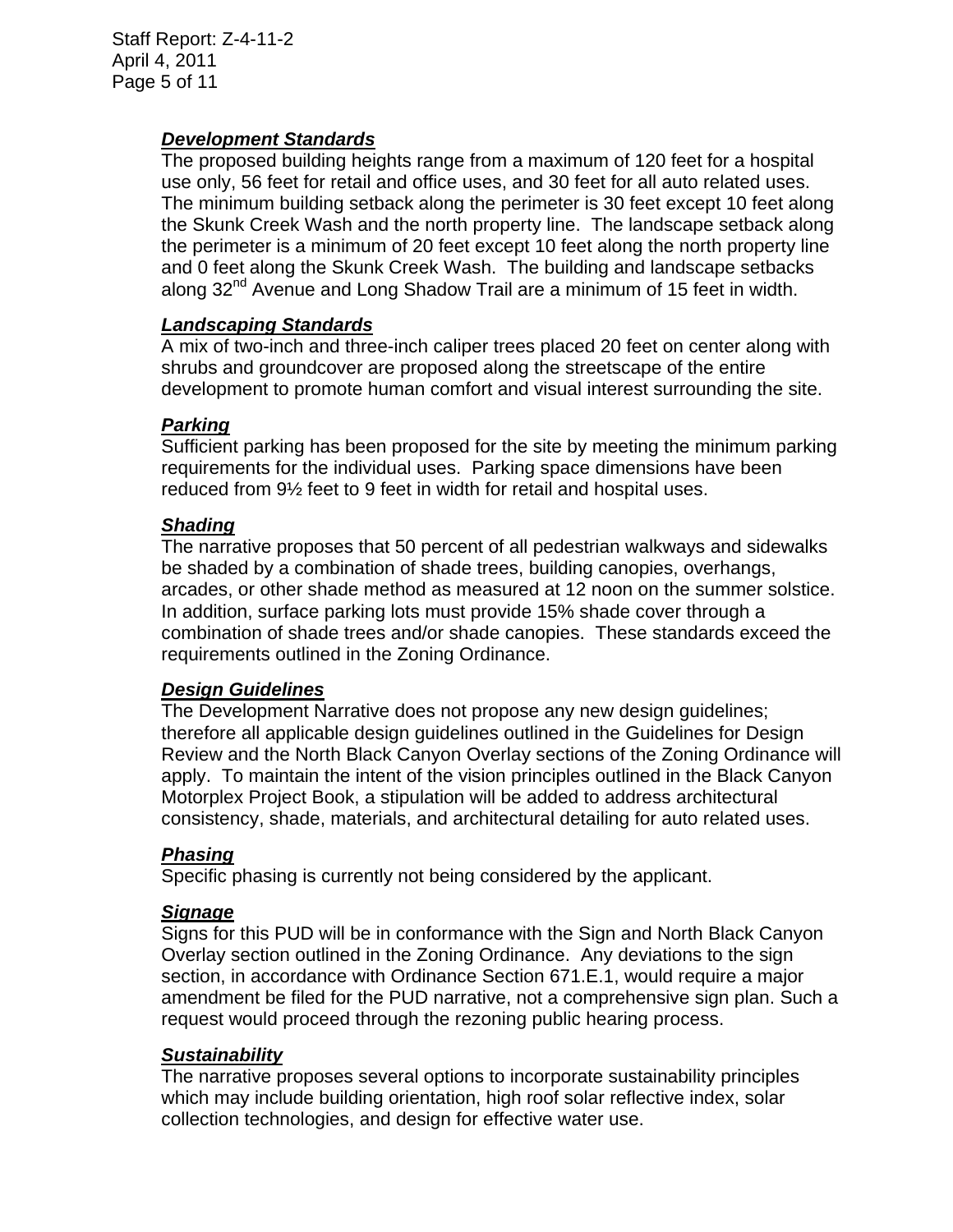#### DEVELOPMENT NARRATIVE

- 8. Staff has conducted a two reviews of the Development Narrative (first and second submittal) in which the applicant has addressed several comments made by staff. Staff still has concerns regarding the following items listed below:
	- a. Page 33, Section G.1.b(8), Automobile Retail Sales, New, Used, Leasing and Rental – Permanent pedestals would provide a more finished appearance with aesthetic appeal adjacent to public roads. Display racks are temporary in nature and can be easily moved which may be problematic.
	- b. Page 50, Section G.2.c., Landscape Setbacks The eastern PUD boundary is adjacent to the Skunk Creek Wash and it is important that the interface between the subject site and the wash are addressed through the Sonoran Preserve Edge Treatment Guidelines. The commercial section addresses building form in relationship to the natural edge, pedestrian access, location of service areas, etc. "Commercial" should be removed from Figure 10 regarding the Sonoran Preserve Edge Treatment Guidelines so that the entire guidelines are applied to address treatment of the edge.
	- c. Page 59, Section G.4.c., Vehicular Drive Aisles The proposed development will have to frequently accommodate large vehicles on-site. These vehicles may include semi-trucks, fire trucks, ambulances, delivery trucks, etc., that will need ample space to maneuver through the site. A reduction of vehicular drive aisles to 20 feet when the drive aisle is not loaded with parking stalls may not be wide enough to accommodate large trucks with an increased turning radius.
	- d. Page 67, Table, Project Identity Signage, Primary Monument Sign The North Black Canyon Overlay limits the height of primary monument signs to 16 feet, but excludes signs along the freeway frontage. The proposed signage plan depicts primary monument signs (1.2) along Interstate 17 and Sonoran Boulevard. The height of the Primary Monument Signs along Sonoran Boulevard would need to be reduced from 20 feet to 16 feet to be consistent with the North Black Canyon Overlay.
	- e. Page 70, Item g. Ground signs are limited to no more than 10 items of information. Grounds signs for a hospital could easily exceed 10 items of information. The applicant may want to exclude hospitals from this requirement. However, the ground sign would be limited by sign area as previously stated in the table for ground signs.
	- f. Page 75, Item g(2)d., Primary Project Monument Signs The North Black Canyon Overlay limits the height of primary monument signs to 16 feet, but excludes signs along the freeway frontage. The proposed signage plan depicts primary monument signs (1.2) along Interstate 17 and Sonoran Boulevard. The height of the Primary Monument Signs along Sonoran Boulevard would need to be reduced from 20 feet to 16 feet to be consistent with the North Black Canyon Overlay.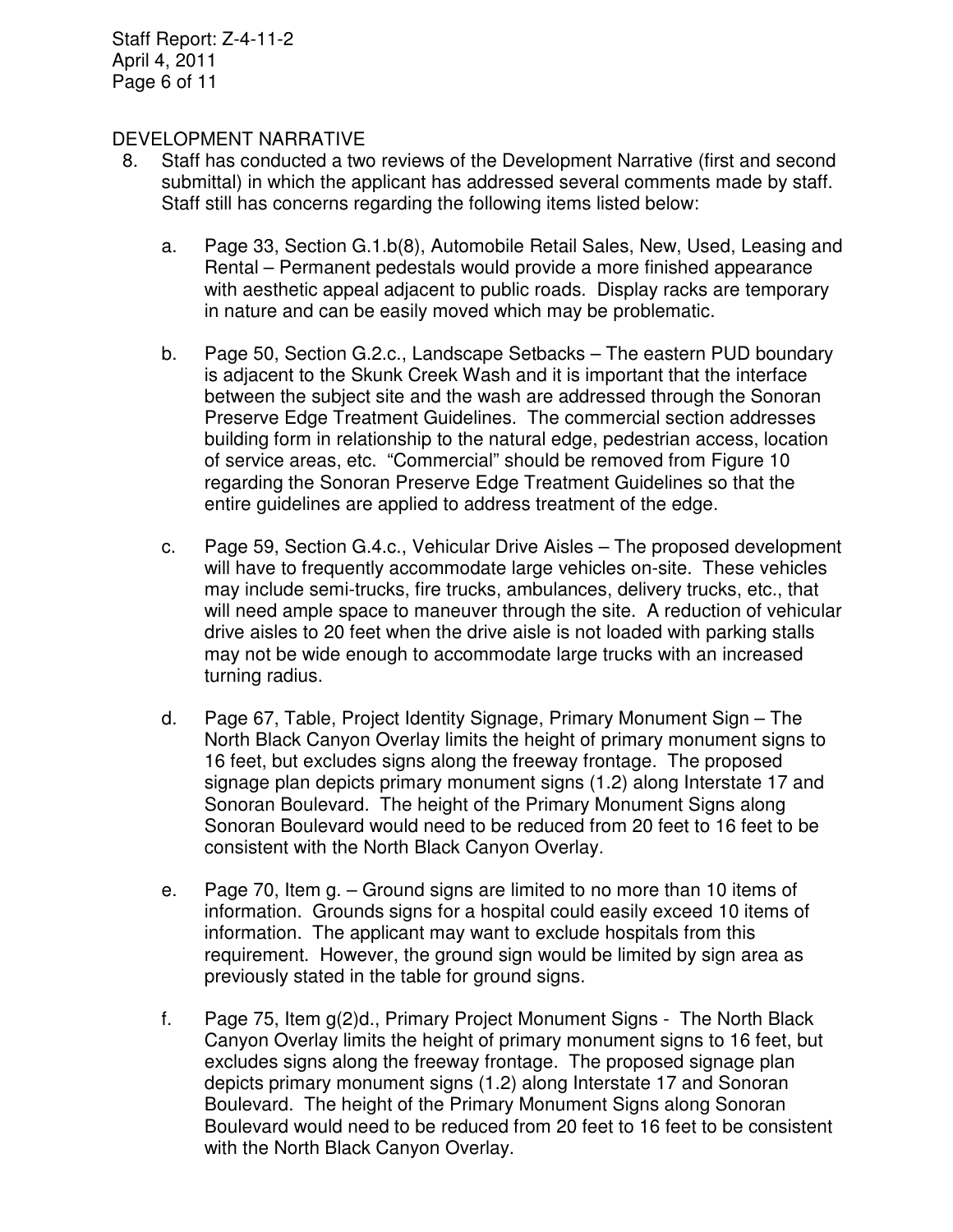g. Page 102, Appendix D, Definitions – As defined by *Webster's Ninth New Collegiate Dictionary*, the term "civic" is defined as "of or relating to a citizen, a city, citizenship, or civil affairs". A religious institution (church, synagogue or temple) should not be included in the definition for "Civic Uses".

## STREETS AND TRAFFIC

- 9. The Streets Transportation Department has indicated that the following right-ofway dedications need to be provided and a stipulation has been added to address these dedications:
	- **Minimum 70 feet for the north half of Sonoran Boulevard**
	- Total 100 feet, or 80 feet with 10 foot sidewalk easements for Long Shadow Trail
	- Total 100 feet, or 80 feet with 10 foot sidewalk easements for  $32<sup>nd</sup>$  Avenue
	- **Filter Freeway Frontage Road as required by Arizona Department of Transportation** (ADOT)
- 10. A Traffic Impact Study was submitted to the Street Transportation Department on March 23, 2011 for review. Right-of-way dedications for 32<sup>nd</sup> Avenue and Long Shadow Trail may be modified pending the results of the Traffic Impact Study. A stipulation is proposed to address requirements from the study.

## **MISCELLANEOUS**

- 11. It has been determined that majority of the site is not in a Special Flood Hazard Area (SFHA), but is located in a Shaded Zone X, on panel 770 F of the Flood Insurance Rate Maps (FIRM) dated December 22, 2008; however portion of the site are located within several different SFHA's called Zone AE, Zone A, and Zone AFW; and within a Regulatory Floodway as designated by the Federal Emergency Management Agency (FEMA). SFHA's are areas subject to inundation by a 100 year flood as shown on panel 770 F of the Flood Insurance Rate Maps (FIRM) dated December 22, 2008.
- 12. The Aviation Department has requested specific information be submitted for the proposed helistop for the hospital or emergency center for review by the Aviation Department prior to the submittal to the Federal Aviation Administration for their approval. A stipulation addresses this request.
- 13. Development and use of the site is subject to all applicable codes and ordinances. Zoning approval does not negate other ordinance requirements and other formal actions may be required.

## **Findings**

 1. The request is consistent with the mix of General Plan Land Use designations of Commercial, Residential 10-15 du/ac Higher Density, Residential 5-10 du/ac Traditional Lot, and Parks/Open Space – Publicly Owned and implements several goals of the North Black Canyon Corridor.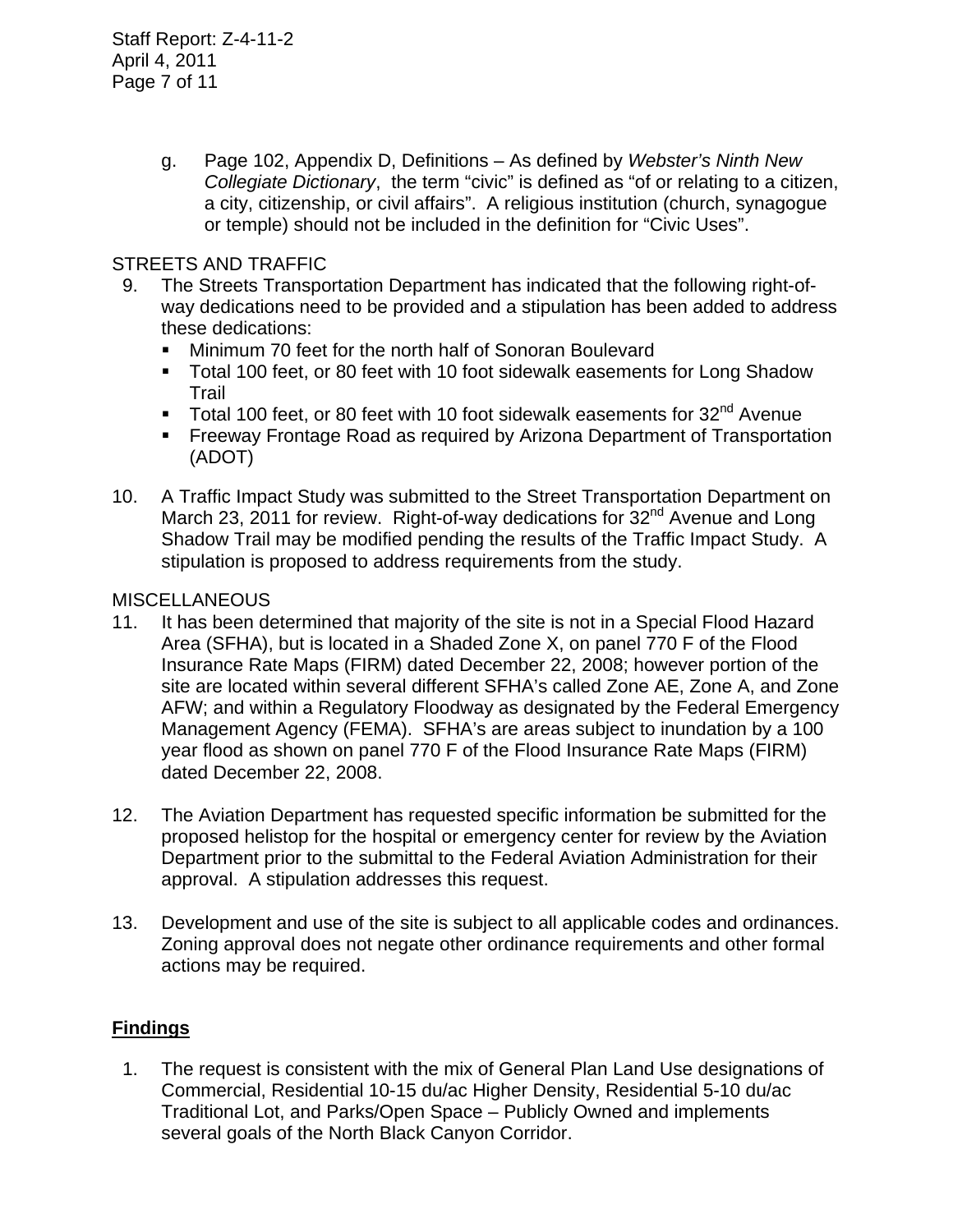Staff Report: Z-4-11-2 April 4, 2011 Page 8 of 11

- 2. The development will be a service area supporting the village core and surrounding neighborhoods.
- 3. The proposed development will provide increased employment, retail, and residential living opportunities in the area.
- 4. The proposed development will potentially provide emergency services not currently provided in the immediate area.

## **Stipulations**

- 1. That an updated Development Narrative for the North Black Canyon Crossings reflecting the changes approved through this request shall be submitted to the Planning and Development Department within 30 days of City Council approval of this request. The updated Development Narrative shall be consistent with the Development Narrative date stamped March 22, 2011, as modified by the following stipulations:
	- a. Page 33, Section G.1.b(3), Automobile Retail Sales, New, Used, Leasing and Rental – Add the following language, "This does not apply to the permanent display pedestals."
	- b. Page 33, Section G.1.b(8), Automobile Retail Sales, New, Used, Leasing and Rental – Revise this item as follows: " Vehicle display racks shall not exceed a height of fifteen (15) feet except that vehicular display racks within one hundred (100) feet of the perimeter lot line adjacent to a street shall be permanent display pedestals and shall not exceed a height of three (3) feet as approved by the Planning and Development Department."
	- c. Page 50, Section G.2.c., Landscape Setbacks, Remove "Commercial" from Figure 10 regarding the Sonoran Preserve Edge Treatment Guidelines.
	- d. Page 59, Section G.4.c., Vehicular Drive Aisles The vehicular drive aisle shall be a minimum of 24 feet in width when the drive aisle is not loaded with parking stalls.
	- e. Page 67, Table, Project Identity Signage, Primary Monument Sign Reduce the height of the primary monument sign along Sonoran Boulevard to a maximum of 16 feet.
	- f. Page 70, Item g. Add the following language that excludes the number of items of information for hospitals on ground signs as follows: "3. Information on a hospital".
	- g. Page 75, Item g(2)d., Primary Project Monument Signs Reduce the height of the primary monument sign along Sonoran Boulevard to a maximum of 16 feet.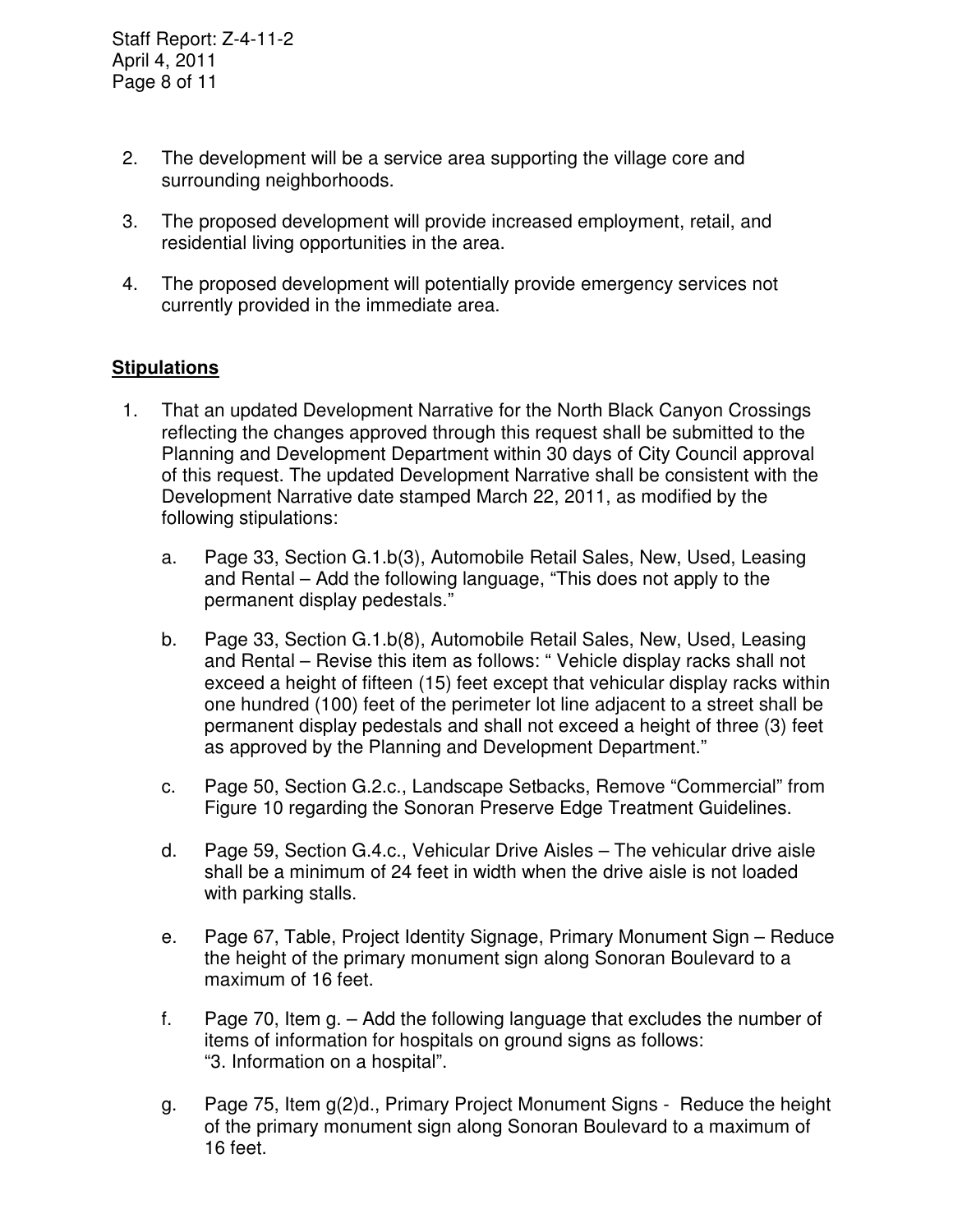- h. Page 102, Appendix D, Definitions Please remove "a religious institution (church, synagogue or temple)" from the Civic uses definition.
- 2. That development for all auto related uses shall include the following:
	- a. Elevations which provide architectural consistency in building style, wall treatments, lighting, and signage.
	- b. Primary finishing materials for buildings that are muted and blend with rather than contrast strongly with the surrounding desert environment.
	- c. Landscaping, arcades, or overhangs that provide shaded walkways and that are located in the vehicle display areas of each dealerships lot.
	- d. Shaded outdoor patio areas that serve employees and customers and are dispersed throughout the site and located at visible pedestrian areas.
	- e. Natural accent materials such as brick, stone, or tile.
	- f. Architectural detailing such as recesses, pop outs, shade walls, parapets, artistic insets, or pilasters.

#### RIGHT-OF-WAY IMPROVEMENTS

- 3. That right-of-way totaling a minimum of 70 feet from the street design centerline shall be dedicated for the north half of Sonoran Boulevard as approved by the Planning and Development Department.
- 4. That right-of-way totaling 100 feet, or 80 feet with 10 foot sidewalk easements on each side, shall be dedicated for 32<sup>nd</sup> Avenue as approved or modified by the Planning and Development Department and Street Transportation Department. Pavement width shall be determined by the approved Traffic Impact Study. Bikes lanes shall be required and on-street parking shall not be permitted on  $32<sup>nd</sup>$ Avenue.
- 5. That right-of-way totaling 100 feet, or 80 feet with 10 foot sidewalk easements on each side, shall be dedicated for Long Shadow Trail as approved or modified by the Planning and Development Department and Street Transportation Department. Pavement width shall be determined by the approved Traffic Impact Study. Bikes lanes shall be required and on-street parking shall not be permitted on Long Shadow Trail.
- 6. That the developer shall construct all streets adjacent to the development with paving, curb, gutter, sidewalk, curb ramps, streetlights, landscaping and other incidentals as per plans approved by the Planning and Development Department. All improvements shall comply with all ADA accessibility standards.
- 7. That the applicant shall submit a revised Traffic Impact Study to the Street Transportation Department and the Planning and Development Department prior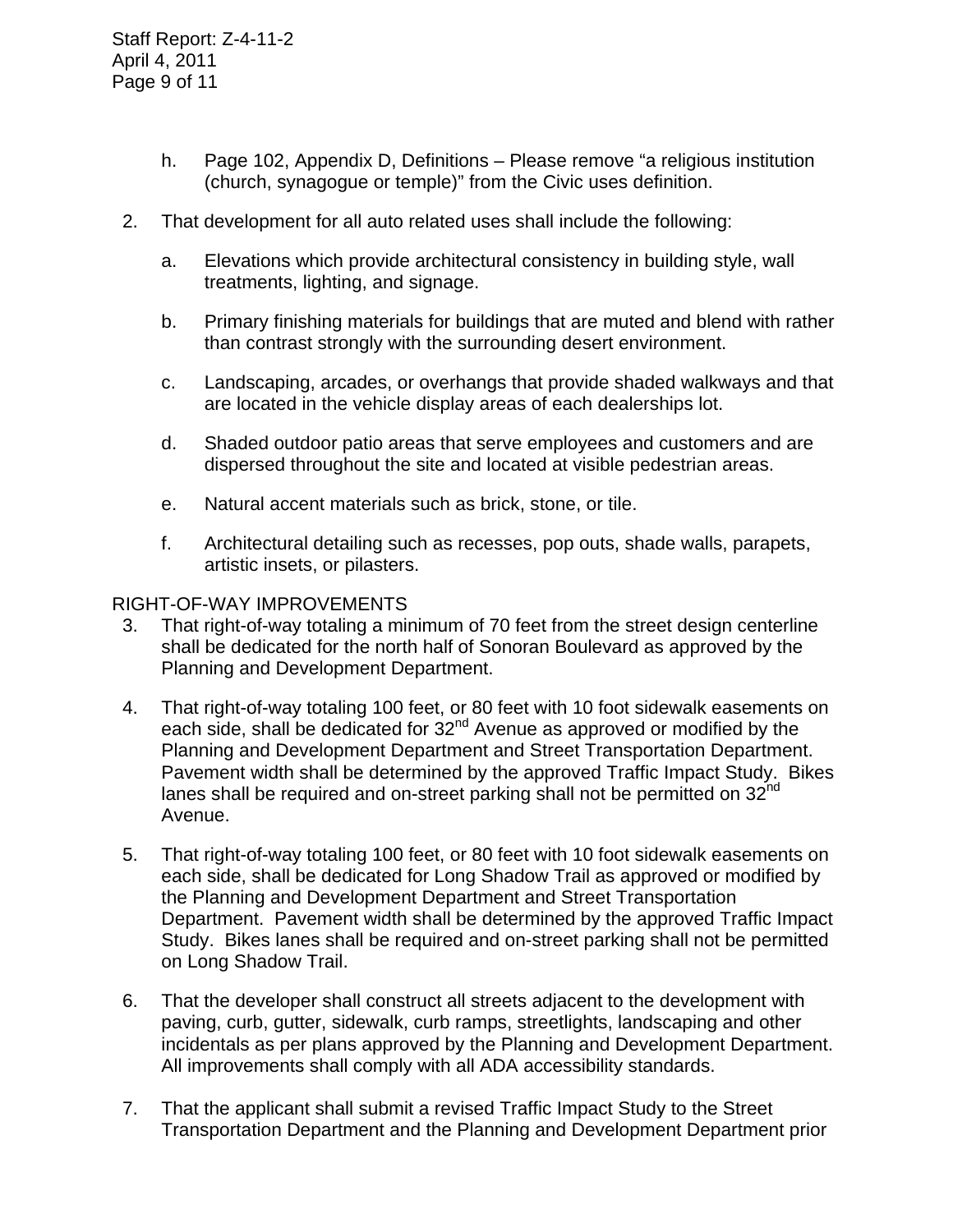to preliminary site plan review for the first phase of development. The applicant shall be responsible for any dedications and required improvements as recommended by the approved Traffic Impact Study and as approved by Planning and Development Department and the Street Transportation Department.

- 8. That the applicant shall complete and submit the Developer Project Information Form for the MAG Transportation Improvement Program to the Street Transportation Department.
- 9. That the applicant shall submit a Street Alignment Plan to the Street Transportation Department and the Planning and Development Department prior to preliminary site plan review for the first phase of development. The applicant shall be responsible for any dedications and required improvements as recommended by the approved street alignment plan as approved by Planning and Development Department and the Street Transportation Department.
- 10. That the developer shall construct the freeway frontage road and dedicate corresponding right-of-way adjacent to the PUD property frontage as per plans approved by the Arizona Department of Transportation.

#### AVIATION

- 11. In accordance with the City of Phoenix Zoning Ordinance Section (504.1.B.2.a) and prior to the submittal of the Federal Aviation Administration (FAA) Form 7480-1 for approval for a helistop, the applicant shall submit the following for review to the City of Phoenix Aviation Department, Planning and Environmental Division:
	- a. Aerial photograph of a scale no less than one inch equals four hundred feet indicating the approach and departure routes, the location of all residences, schools, churches, hospitals, and areas used for the open assembly of people as well as other noise sensitive areas within a radius of one-half mile of the proposed site.
	- b. Information on the type of use of the helistop or heliport and type and weight of helicopters that will use the facility.
	- c. Plot plan showing location in relation to adjacent land use and the size and general detail of the proposed facility.
	- d. For elevated helistops or heliports, the structural engineer shall verify that the structure will support the helicopter(s) using the facility.
- 12. Prior to preliminary site plan approval, the applicant shall submit the Federal Aviation Administration (FAA) Form 7480-1. "Notice of Landing Area Proposal" and obtain a letter of no objection from the Federal Aviation Administration for a helistop.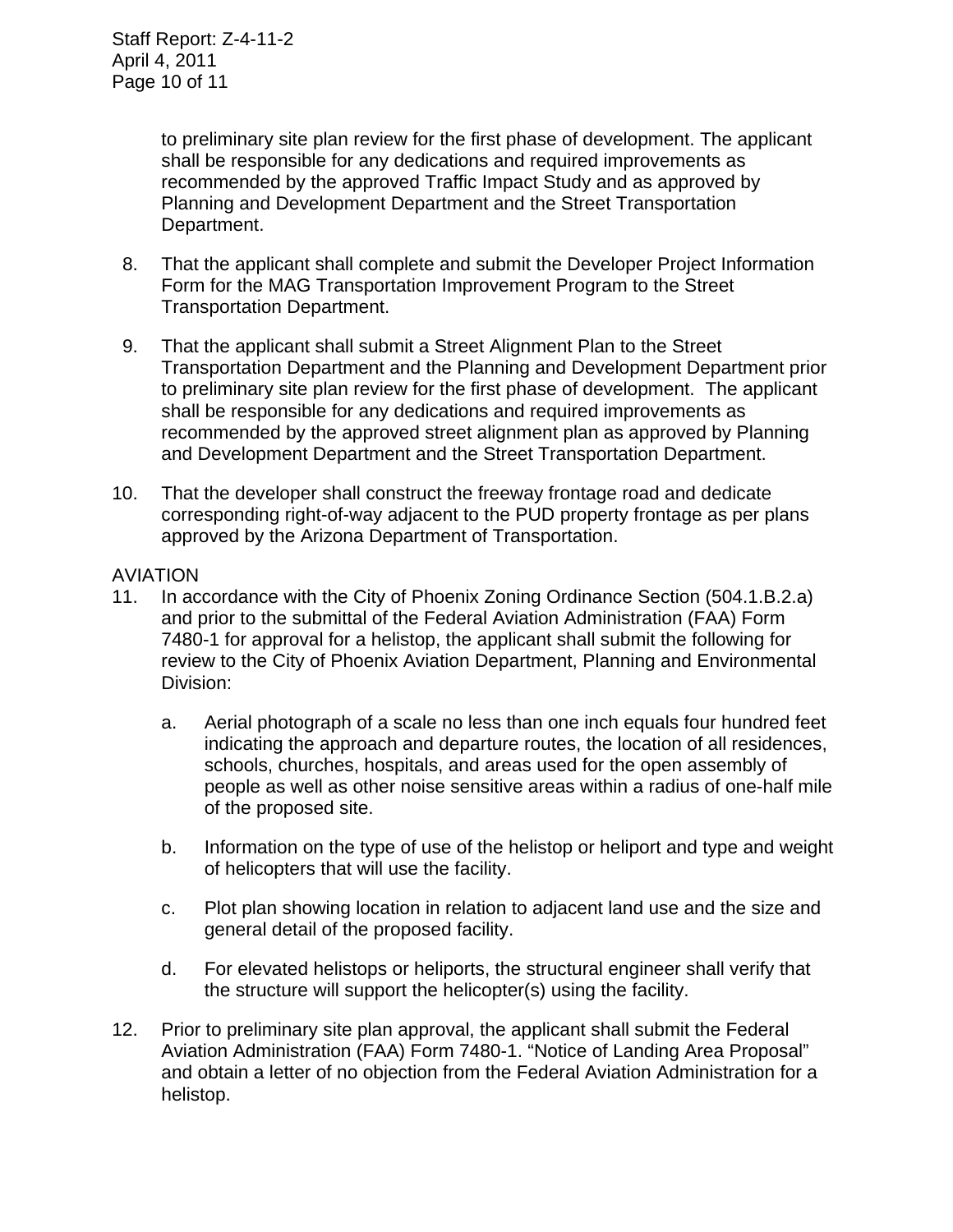Staff Report: Z-4-11-2 April 4, 2011 Page 11 of 11

#### **Writer**

Tricia Gomes April 4, 2011

## **Team Leader**

Michelle Dodds

# **Attachments**

Attachment A: Sketch Map Attachment B: North Black Canyon Crossings PUD Narrative date stamped March 22, 2011